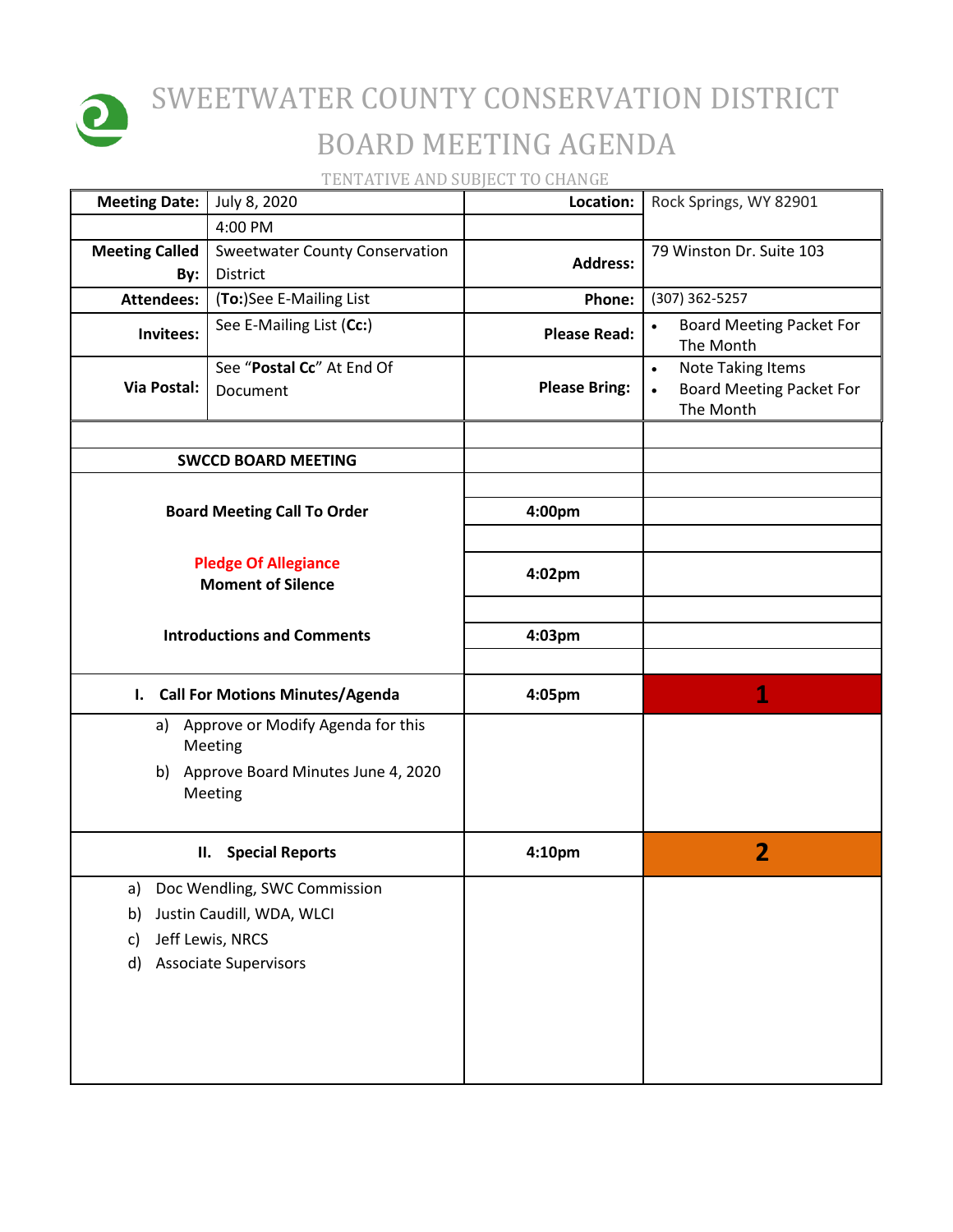| <b>Unfinished Business</b><br>Ш.                                        | 4:30pm | 3 |
|-------------------------------------------------------------------------|--------|---|
| <b>Bitter Killpecker Creek Updates and Actions</b><br>a)                |        |   |
| WDA Interim Report - Killpecker Creek<br>b)                             |        |   |
| Long Range Plan LRUPP Assign timeframes for<br>C)                       |        |   |
| activities/schedule/public comments                                     |        |   |
| d) Annual Awards Program - August 15 deadline                           |        |   |
| <b>New Business</b><br>IV.                                              | 4:50pm | 4 |
| a) Pre-Decisional: CLG Comments Re:                                     |        |   |
| Gateway South Industrial Siting -<br>$\bullet$<br>6.15.20               |        |   |
| <b>Discussion Draft Senate File 159 Rules</b><br>$\bullet$<br>6-24-2020 |        |   |
| CLG Letter Pacificorp 5.22-20<br>$\bullet$                              |        |   |
| Monitoring Plan Changes 5-24-20<br>$\bullet$                            |        |   |
| Travel Management Area 3 EA<br>Comments 620.20                          |        |   |
| b) Well water testing                                                   |        |   |
| WACD - Conservation District funding summary<br>C)                      |        |   |
| <b>WLCI Projects</b><br>d)                                              |        |   |
| B.F. (WACD) Retirement Gift<br>e)                                       |        |   |
| <b>Supervisors Report</b><br>V.                                         | 5:10pm | 5 |
| Mary Thoman<br>a)                                                       |        |   |
| <b>Tom Burris</b><br>b)                                                 |        |   |
| Jean Dickinson<br>c)                                                    |        |   |
| Stephanie Anderson<br>d)                                                |        |   |
| Joshua Coursey<br>e)                                                    |        |   |
|                                                                         |        |   |

| VI. Staff Reports                              | 5:30pm | n |
|------------------------------------------------|--------|---|
| Karen Pecheny<br>a)                            |        |   |
| <b>VII.</b> Financial Reports                  | 5:40pm |   |
| a) Treasurer's Report - Pay bills as presented |        |   |
| <b>Accept Treasurer's Report</b><br>b)         |        |   |